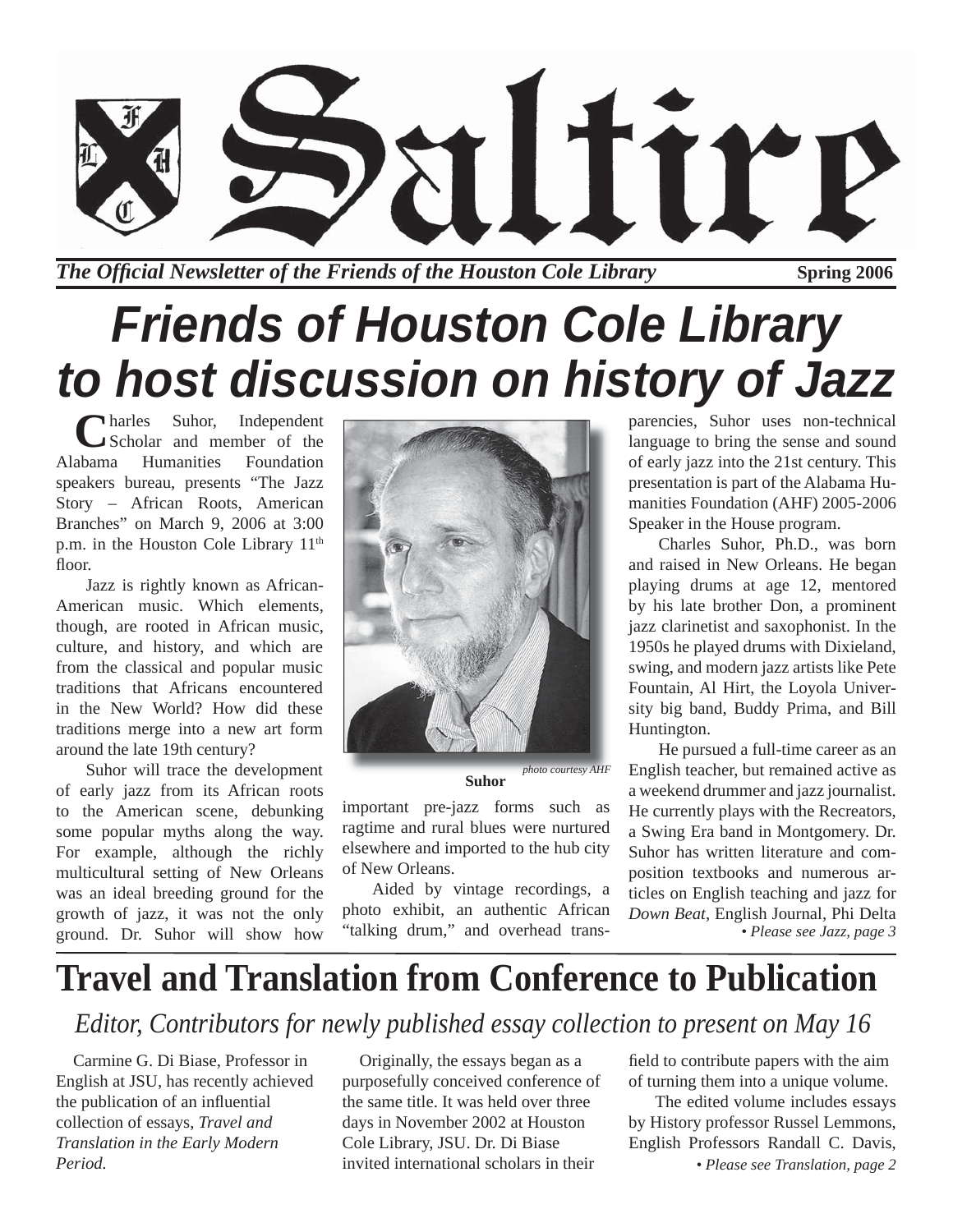### *Translation • Continued from page 1*

Joanne E. Gates, and Di Biase himself. Geography and Geology professor Kelly Gregg contributed to the 2002 program with a narrated slide show of Hernando de Soto's travels through the Southeast. Howard Miller, formerly of the department of History and Foreign Languages Department, is a contributor in a volume that includes seventeen essays. The volume is Volume 26 of the Approaches to Translation Studies, published by Rodopi Press of Amsterdam and New York. Di Biase, speaking re-

cently at a meeting of JSU's faculty group, *Academe,* mentioned that he was especially pleased to have Oumelbanie Zhiri contribute, as her scholarship on the influential Leo Africanus has received international acclaim.

The relationship between travel and





*Donald Beecher, Russel Lemmons, and Carmine Di Biase.*

translation might seem obvious at first, but to study it in earnest is to discover that it is at once intriguing and elusive. Of course, travelers translate in order to make sense of their new surroundings; sometimes they must translate in order to put food on the table. The relationship between these two human compulsions, however, goes much deeper than this. What gets translated, it seems, is not merely the written or the spoken word, but the very identity of the traveler.

The essays constitute the first survey of how this relationship manifests itself in the early modern period. As such, it should be of interest both to scholars who are studying theories of translation and to those who are studying travel and the literature of travel.

The May  $16<sup>th</sup>$  event in the library will be an informal talk about how the collection came together. Contributors will speak briefly on their topic: Di Biase uses his expertise on Michelangelo and John Florio to investigate concerns of the whole volume, especially as it relates to crisis points in the life of an exile and how the act of translation is *Davis Di Biase*

transformative and cultural. Lemmons writes on Martin Luther's travel to Rome and how that instigated the resistance to decay in the Catholic Church and eventually his 95 Theses. Randall Davis examines the Anglo-American attitudes to Native American Languages, stressing that Roger Williams conveyed-- more than others who had early contact with the New World-- a mutual understanding between cul-

tures. Joanne Gates looks at the curious and comedic antics of John Taylor, Water Poet of the Thames, who had a particular fascination for ridiculing the foreign travels of Thomas Coryate.

Copies of the book can be purchased. Refreshments will be served.

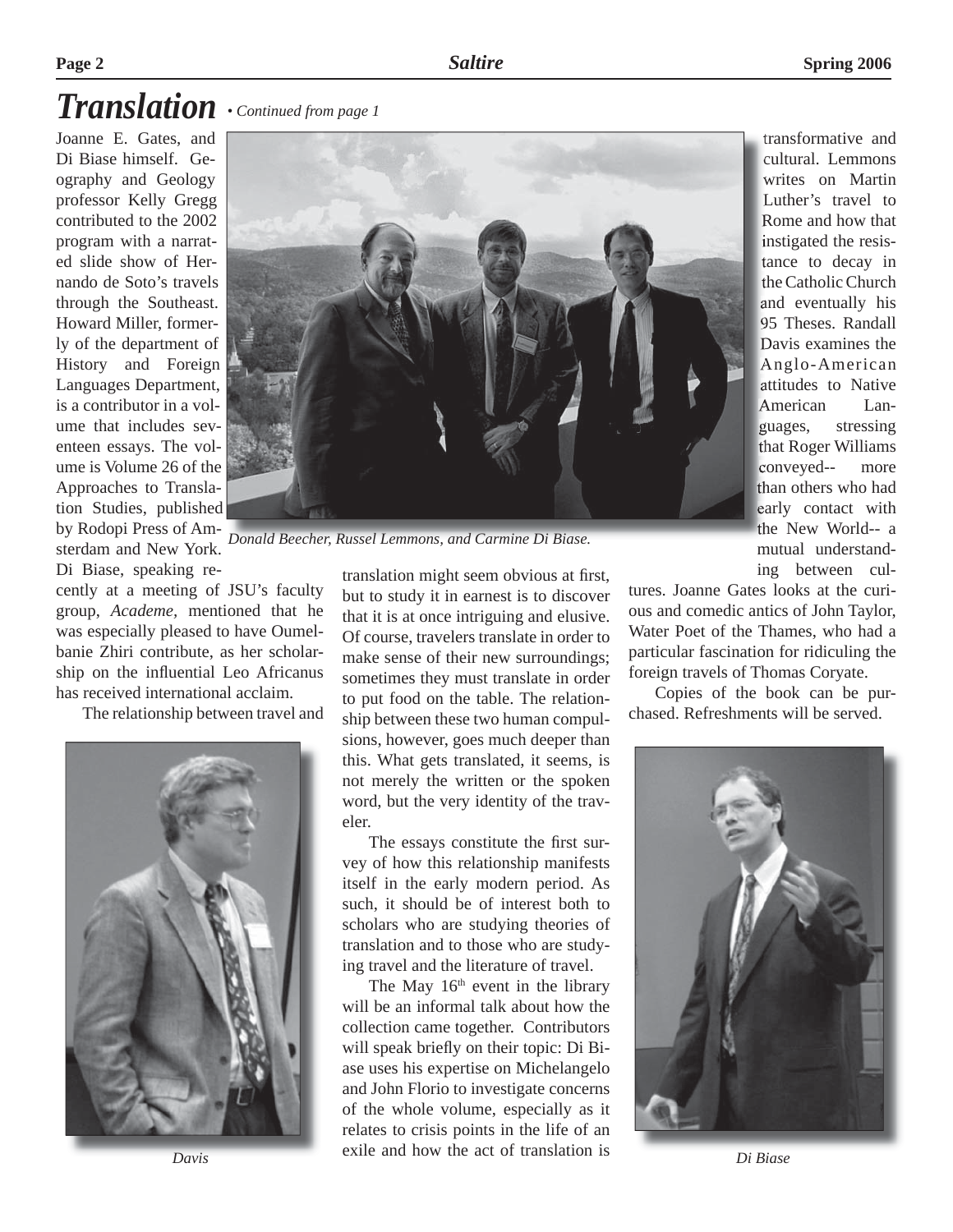## *Cassandra King returns to JSU for fall Friends event*

Cassandra King, author of the novels *Making Waves in Zion, The Sunday Wife, The Same Sweet Girls* was the featured speaker at the fall program of the Friends of Houston Cole Library on October 5, 2005. She delighted a sizeable crowd that included students, avid readers of her books and she could observe. She was introduced by Friends Board Chair Joanne Gates as a writer whose personalized stationery included the line, "So Many Novels to Write, So Little Time," and she intrigued her audience with hints from her next novel, currently entitled *Queen of Broken Hearts*, with

members of the real alumnae support group. These true-life Same Sweet Girls are only a loose foundation for her fictionalized group, several of whom narrate the novel as multiple first person narrators. One is the wife of an Alabama politician, another a gourd artist.

King gave a detailed history of her becoming a writer that included childhood habits and her former life, married to a Methodist minister, the subject of her breakthrough novel, *The Sunday Wife*. She also joked that her being raised in "LA" stood for Lower



*Author Cassandra King autographs her novels for devoted readers.*

Alabama, and that at book signings she is mistaken for the wife of horror novelist Stephen King. In fact, she is married to Pat Conroy, noted for his own autobiographical fiction, set in coastal South Carolina. It is Conroy she credits with the advice to write about what she had known and lived, rather than trying to investigate rodeos, which she thought

a focus on a divorce therapist. She fielded questions that

ranged from how study of the Bible influenced her writing to habits a good writer needs, and a concern about the status of Dauphin Island after Hurricane Katrina. King had presented at JSU as part of the 2003 *On the Brink* Conference of emerging Southern writers.

The Friends offered a chance for attendees to be eligible for a free book drawing. Coupons appeared in *The Chanticleer*  and *The Jacksonville News*. Marian Bryant won the drawing and selected *The Same Sweet Girls*.

Chanticleer writer Jessica Summe reviewed The Sunday

Wife in the October 6th issue of the campus paper and wrote about the event in the October 13th issue. Summe interviewed King and many attendees, reporting that King was still energetically signing books at nearly 9:30 p.m. The Friends presented Cassandra King a hand painted gourd by local gourd artist, Beth Coheley.

#### *Jazz • Continued from page 1*

Kappan, and others. Scarecow Press published his awardwinning book, Jazz in New Orleans –The Postwar Years, in 2001.

Dr. Suhor has collaborated with jazz pianist Ellis Marsalis on programs that show connections between jazz improvisation and everyday language. He performs with The Jazz and Poetry Connection, a cooperative of poets and musicians that has appeared in seven states. He has taught jazz history at Auburn University's Montgomery campus. Since 1997 Dr. Suhor has lived in Montgomery, where his wife, Dr. Deborah Little, teaches technology at Alabama State University. They enjoy frequent visits to New Orleans and to their children and grandchildren in Florida.

The Alabama Humanities Foundation is a nonprofit organization funded by the National Endowment for the Humanities (of which the AHF is the state affiliate), as well as by corporate and individual donors. The Foundation is dedicated to the promotion and celebration of the humanities throughout the state of Alabama and, to that end, conducts its own statewide programs and awards grants, on a competitive basis, to nonprofit organizations for humanities projects. For more information on Speaker in the House or other AHF programs, please call 205.558.3980. For more information about this program, please call William Hubbard at: 256.782.5248.